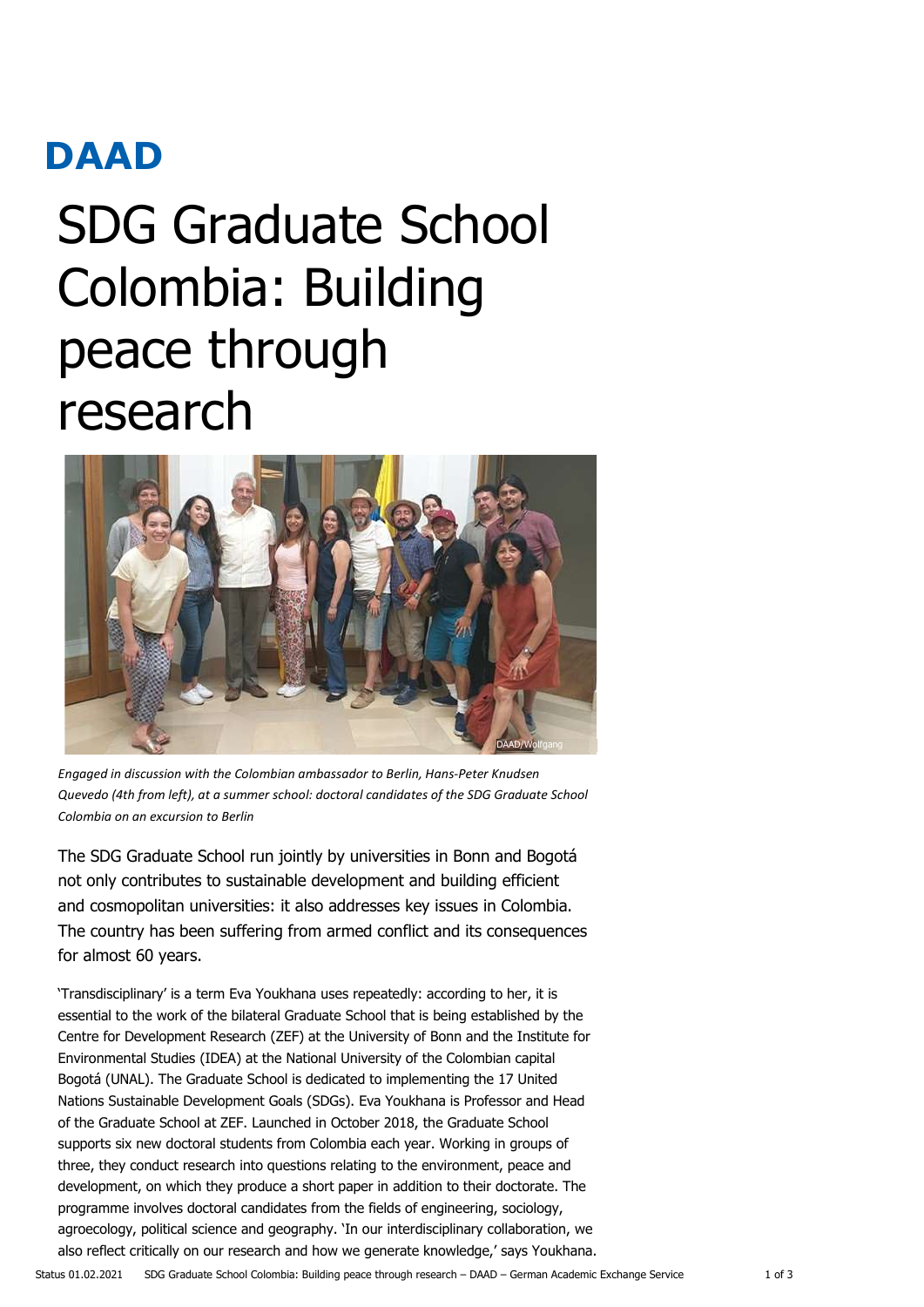'That's what transdisciplinary means. In this way, we go beyond mere collaboration between different disciplines and enter new territory  $-$  as difficult as it is to cross the boundaries of your own research subject.' The Graduate School is funded by the German Federal Ministry for Economic Cooperation and Development (BMZ) through the DAAD.

### Promoting internationalisation

In the early summer of 2019, the doctoral candidates came to Bonn for a summer school at ZEF to engage in further networking, learn about geographical information systems and gain further qualifications in understanding literature and statistics. They also completed a course in political economics according to the 'degrowth' model – a development concept that goes beyond growth. In their interdisciplinary studies, participants are able to benefit from fact that the ZEF doctoral programme has been in place for 20 years.

#### Acknowledging different approaches

It is also important to respect and include other methods of attaining knowledge, says Youkhana. Different models of development are influenced by political and economic interests, and these have to be made visible, she adds. Youkhana says it is also important to support those who are most affected by the development processes, such as indigenous groups and Colombians with African ancestors who were abused as slave labourers in the coal and precious metal mines in earlier centuries. Their descendants account for up to 20% of the country's population of some 49 million. Eva Youkhana says that the universities in Colombia involved in the Graduate School have just celebrated the 250th anniversary of natural scientist Alexander von Humboldt at a DAAD alumni meeting: Humboldt himself denounced slavery and the environmental destruction caused by mining in the early 19th century and saw how all this was linked to human rights violations against indigenous groups.



For Professor Eva Youkhana, it is important for cooperation in the SDG Graduate School to be transdisciplinary, i.e. to transcend disciplinary, linguistic and national boundaries

# Knowledge transfer in both directions

Youkhana describes the collaboration across disciplinary, linguistic and national borders as supportive and friendly. And the knowledge transfer works in both directions, too: 'We experiment together.' In this way it is possible to develop participatory monitoring of environmental processes, she says.

The Graduate School is using this approach to work on key issues facing the country in the north-west of South America, which has been suffering from an armed conflict and its consequences for almost 60 years. Colombia continues to build a fragile peace: after decades of civil war, the government concluded a treaty and a parliamentary agreement in 2016. In 2016, the then President Juan Manuel Santos was awarded the